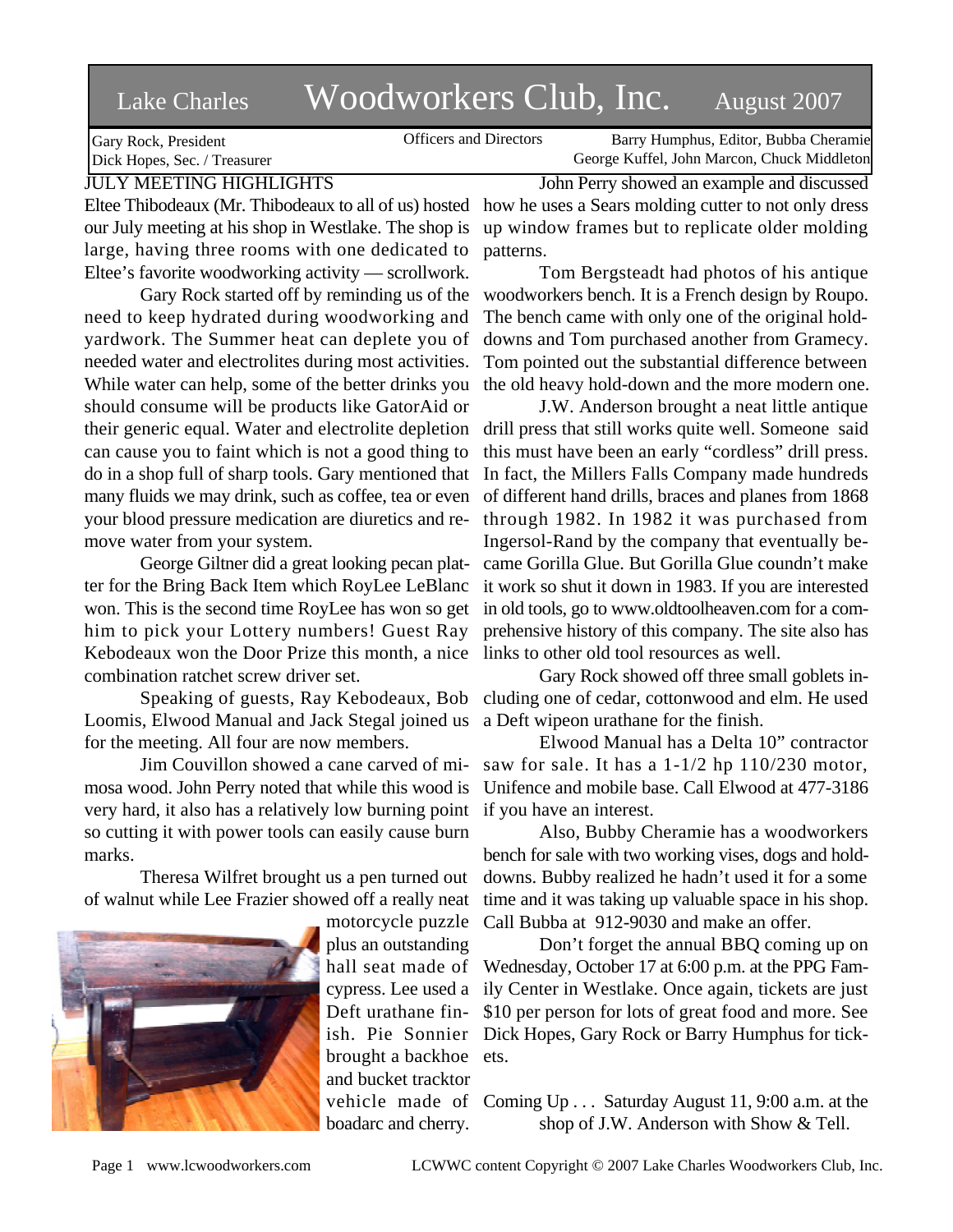#### BATTERY REPLACEMENTS

Several members have asked about sources of replacement batteries for shop tools. I wrote an article a few months back that gave one source but have since found Note that there are many more. In fact, always check at several.

With the cost of replacement batteries for drills, power saws and the like exceeding the original cost of the tool (with one or two batteries), it has not been particularly economical to buy the replacement batteries from the power tool manufacturer. The fact is that the tool producer does not manufacture the batteries. They simply contract a specialty producer to provide batteries to specification.

Some folks just buy a new power tool as the cost of a battery set is higher than the cost of a new tool. For example, my HVAC contractor does this. When the batteries fail (won't hold or take a charge) on his Ryobi drill/ driver, he simply buys a new one. For example, a new Ryobi 12 volt cordless drill is about \$50 with one battery at Home Depot and Lowes. A set of two replacement batteries is \$65 at the same stores. You can do the math. However, it is true that replacement batteries from the OEM supplier have gone down over the last year or so. Still, if you are as frugal as me, you look for better prices.

Another issue is that the OEM replacements are generally less powerful than third-party replacement batteries. For example, a Ryobi replacement battery is rated at 1,300 milliamps and recharges in 3 to 6 hours. A replacement battery not from the original manufacturer may cost 10-20% less, provide higher performance and charge faster.

Still another issue is how you use them. If you are doing a job with your battery powered tool, a common practice is to put one of your batteries in the charger in anticipation of using it as the first one dies. Too often, you forget that charging battery and it stays in the charger for days, weeks or longer. This is very bad for the life of the battery. As mentioned in the April 2007 issue, the charging electricity causes the charging battery to loose its ability to recharge if left in the charing state for an extended time.

Most OEM charges have a light that blinks when charging. As soon as the light stops blinking and is steady, pull the battery out of the charger.

This helps in two ways: the battery is charged and you won't have a fire in your shop due to over-charging.

The following is a short list of web sites and phone numbers of third-party battery replacement sources and covers most popular products:

> www.lowcostbatteries.com 877-462-2883 www.camera-batteries.net 877-313-7867

www.batteryweb.com 877-746-2288 www.abatterypack.com 877-313-7867 www.batteryprice.com 800-634-8132

the local suppliers (Sears, Home Depot, Lowes, Stines, etc.) first as often they may be running specials. *Barry Humphus*

### President's Message

We had a real good turn out at our monthly meeting at Eltee's shop last month. Even though it was warm, towards the end of the meeting the sky darkened and the bottom fell out and cooled things down real good. At the end of the meeting, Eltee showed a video and demonstrated his new Legacy router system and many questions were asked during his demonstration.

 At our August meeting at J.W. Anderson's, Barry Humphus will have the "Bring Back Item," and for September meeting Roy Lee LeBlanc won the "Bring Back Item." Guest Ray Kebodeaux won the "Door Prize" for this meeting.

Tickets for our annual B.B.Q. coming up in October are now on sale for \$10, which is a real bargain for the fantastic food that comes from Hollier's. If you can bring a desert, please do so.

I want to Welcome all of our new members to the club and if you have a question please call me. Our club has mentors that can be called if you have a woodworking question or a problem and need help. There was a real nice showing for "Show and Tell." Keep up the good work.

 Our September meeting will be at Jeff Cormier's shop in Iowa. The November meeting will take place at one of the Stine Stores and as more info comes in I will put the word out. If any one of our members has an idea of what they would to see be demonstrated at one of our monthly meeting please contact me and it will be put on the agenda. It is still **HOT** out side and if you do any work at all outside, please drink lots of water. You don't want to pass out an fall into or onto a piece of running equipment and make a trip to the hospital. Remember to be safe and you will work safely and at the end of the day, you will be able to close the shop all in one piece an go into the house. *Gary Rock*

## Support Our Sponsors

When you need building materials, electrical, plumbing, tools or other supplies, please remember our sponsors: Diamond Lumber, Home Building Materials and Stines. All of them are locally owned and not only support the Lake Charles Woodworkers but other community organizations as well. When you go to one of their locations to shop, be sure to mention that you appreaciate their continued support for the LCWW.